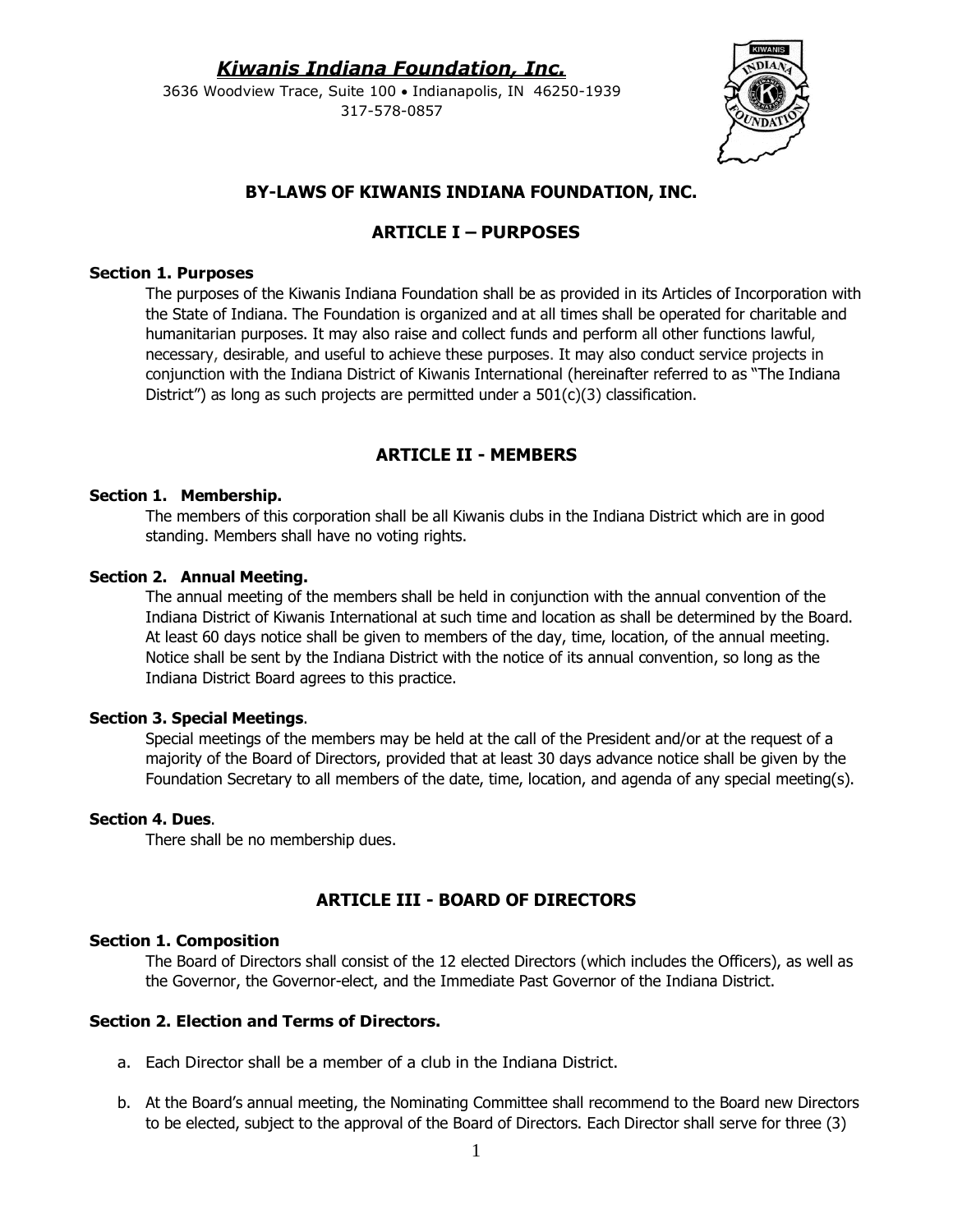3636 Woodview Trace, Suite 100 • Indianapolis, IN 46268 317-578-0857



year terms, beginning October 1 after election. Four (4) Directors shall be elected each year in order to stagger terms and provide continuity of service and experience.

- c. No elected Director shall serve for more than nine (9) consecutive years on the Board, regardless of office (if any). However, any person serving as President in their  $9<sup>th</sup>$  year on the Board may serve one additional year as Immediate Past President.
- d. In considering candidates for Directors, every effort shall be made to attain geographic representation from throughout the district.

### **Section 3. Vacancies in Directors**

A vacancy in any Director shall be filled at any meeting of the Board in the same manner as stated in Sec. 2. A person elected to fill a vacancy may stand for a full term at the end of the vacancy term. The vacancy term does not count toward the term limit stated in Section 2.

### **Section 4. Board of Directors Duties**

The Board of Directors shall conduct the business of the Foundation. The Board shall report to the members at the annual meeting of the members.

### **Section 5. Board Meetings**

- a. The Board shall hold at least three regular (3) meetings per year:
	- An annual meeting in conjunction with the annual convention of the Indiana District.
	- Another meeting in conjunction with the midyear conference of the Indiana District.
	- Another meeting during the first three months of the administrative year.
- b. Special meetings of the Board of Directors will be held at the call of the President or when requested by a majority of the Directors.
- c. The Foundation President shall determine the day, time, and location of all regular and special Board meetings. The Foundation Secretary shall provide at least three (3) weeks notice of the date, time, location, and agenda to Board members prior to regular meetings and at least three (3) days prior to special meetings.
- d. At the request of the President, any special Board meeting may be conducted electronically. All members participating in the meeting by this method shall be participating at the same time, so as to facilitate open and thorough discussion of all matters to come before the Board.

### **Section 6. Quorum**

A majority of the Directors shall constitute a quorum at any meeting of the Board of Directors. A majority vote of those present and voting shall decide all business unless otherwise provided in these bylaws.

### **Section 7. Committees**

- a. The Foundation Board shall have the following standing committees:
	- The Nominating Committee shall recommend to the Board candidates for new Directors and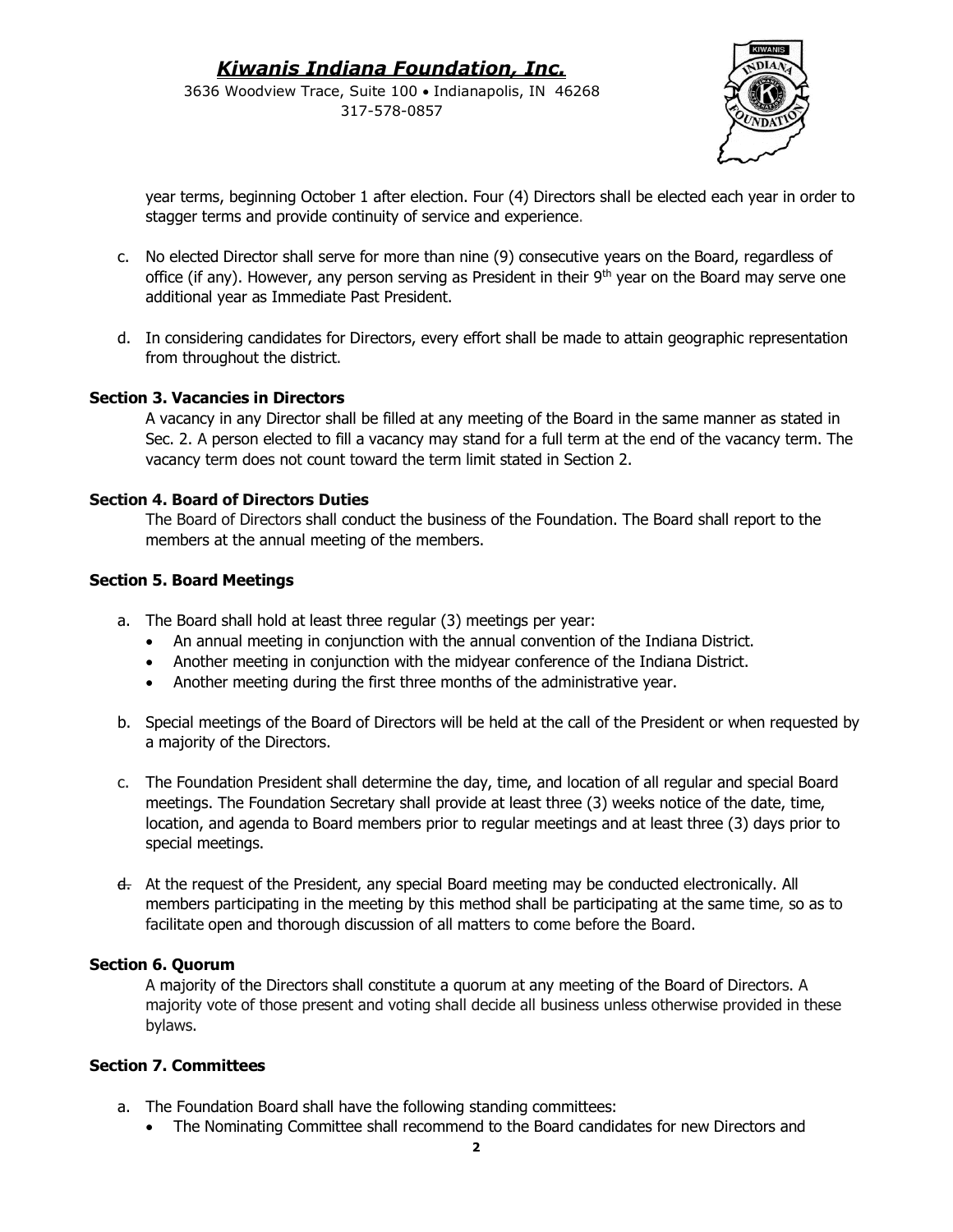3636 Woodview Trace, Suite 100 • Indianapolis, IN 46268 317-578-0857



Officers.

- The Grants Committee shall review all grant applications and recommend to the Board which grants to award, subject to Board approval.
- The Scholarship Committee shall review all scholarship applications and select one recipient from each division of the Indiana District.
- b. The President may create and appoint other committees, subject to the approval of the Board.
- c. Committees may meet and conduct business either in person or electronically.

# **ARTICLE IV- OFFICERS**

### **Section 1. Designation**

The Foundation shall have the offices of President, President-elect, Immediate Past President, Secretary, and Treasurer.

# **Section 2. Election**

At a Board meeting held in conjunction with the Midyear Conference of the Indiana District, the Nominating Committee shall recommend to the Board of Directors, from among the elected Directors, persons to hold each office for the next administrative year, subject to approval of the Board of Directors. The President-elect shall normally be the sole candidate for President unless the Nominating Committee or the Board determines there is good cause for him/her to not assume the role. The President shall assume the role of Immediate Past President the following year.

### **Section 3. Terms of Officers**

Each officer shall serve for one (1) year, beginning October 1 after election, or until their successors are duly elected and qualified. No person shall serve more than two (2) consecutive years in any one office except the Secretary and the Treasurer. The time served by any person appointed by the Board to fill a vacancy in office shall not count for the purpose of this provision.

### **Section 4. Vacancies in Office**

A vacancy among the officers shall be filled by the Board for the balance of the vacant term.

### **Section 5. President's duties**

The President shall be in charge of the affairs of the corporation and shall determine the time and place of all meetings. The President shall preside at all meetings of the members and the Board of Directors.

# **Section 6. President-elect's duties**

The President-elect shall perform such duties as directed by the President or the Board of Directors and shall preside at all meetings in the absence of the President.

### **Section 7. Immediate Past President's duties**

The Immediate Past President shall perform such duties as usually pertain to the office or as may be directed by the President or the Board of Directors.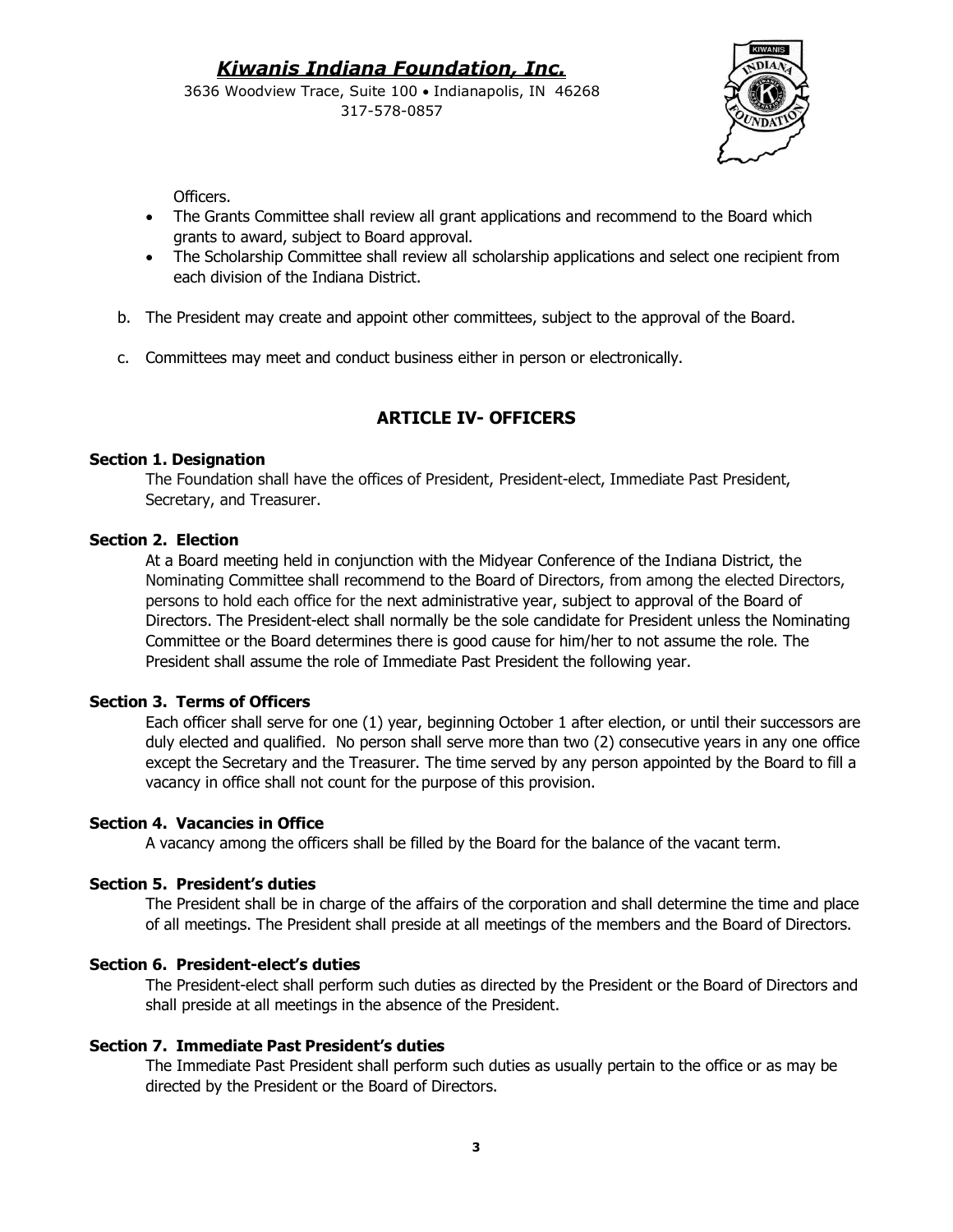3636 Woodview Trace, Suite 100 • Indianapolis, IN 46268 317-578-0857



# **Section 8. Secretary's duties**

The Secretary shall keep the minutes of all meetings of the Board of Directors and shall make copies available to all members within 30 days and to the Indiana District Secretary for transmittal to the Indiana District Board.

# **Section 9. Treasurer's duties**

The Treasurer shall be the fiscal officer for the Corporation; regularly review and advise the Board on the financial condition of the Foundation; and shall have the responsibility of filing any and all tax returns necessary.

# **ARTICLE V – DISCIPLINE AND REMOVAL**

# **Section 1. Failure to Perform Duties**

If a Director or Officer is alleged by the President or two-thirds (2/3) of the Board to be failing to perform his/her duties, the Board shall investigate the allegation and determine the matter at a meeting. Written notice of the allegation, investigation, and meeting shall be given to the accused Board member at least two (2) weeks prior to the meeting and he/she shall be permitted to attend and present a defense but shall not be permitted during deliberations or voting. If the allegation(s) is sustained by no less than a two-third (2/3) vote of those present and eligible to vote, the Board member's position shall be declared vacant.

### **Section 2. Conduct Unbecoming**

- a. If an allegation is made against a Director of conduct unbecoming a member of the Kiwanis family, the President (or Immediate Past President, if the President is accused) shall consult and follow the Kiwanis International procedures. If an investigation determines that there is a reasonable basis for the allegation, the President shall notify the accused member and shall refer the matter to the Board to conduct a hearing to decide the matter. The Board shall produce a report setting forth its decision and whether the Director shall be disciplined.
- b. If either the accused officer or Trustee or the Investigator believes some part of the investigation process was faulty or the determination was incorrect, either party has the right to request in writing reconsideration by the Board. The Board's decision on the matter after reconsideration shall be final.
- c. If, at any point during the 'conduct unbecoming' process, possible criminal wrongdoing is discovered, the matter shall be reported to the proper authorities.
- d. All materials, facts, and information related to the investigation, determination, and reconsideration (if any) shall be kept confidential at all times by any parties or persons involved in any part of the process.
- e. The Foundation shall retain all official records on the matter in a confidential file as long as required by applicable law. A copy shall also be forwarded to the Indiana District Board.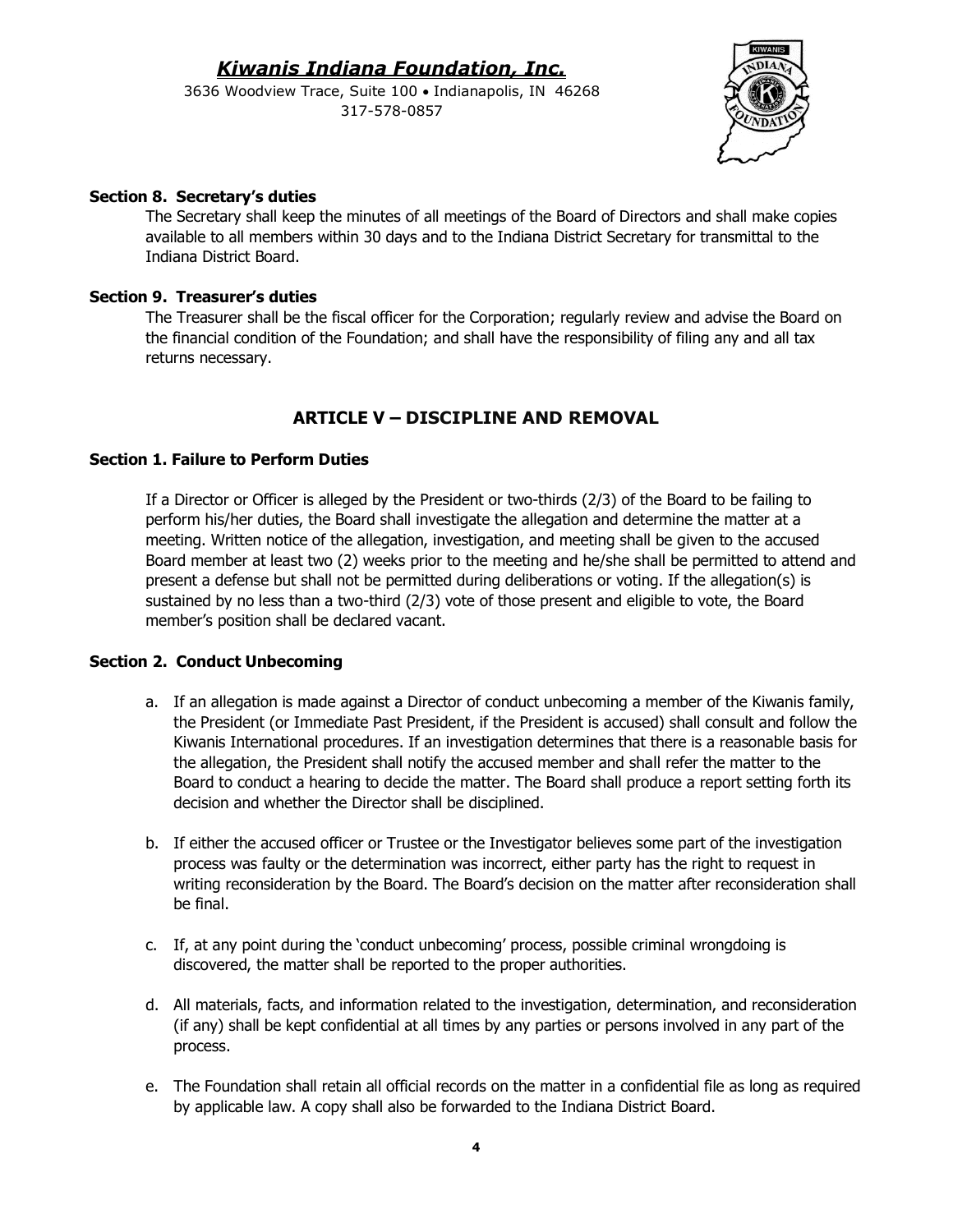3636 Woodview Trace, Suite 100 • Indianapolis, IN 46268 317-578-0857



# **ARTICLE VI - FINANCE**

### **Section 1. Administrative and Fiscal Year.**

The administrative and fiscal year of the Foundation shall be October 1 through September 30.

### **Section 2. McCulloch Endowment Program**

The Corporation shall hold all funds given to the Foundation through the McCulloch endowment program in a guarded corpus with only the earnings available to be spent for the purposes of the Foundation.

### **Section 3. Other Designated Endowment Funds**

The Corporation shall hold all funds given to and accepted by the Foundation through designated endowments in a guarded corpus, subject to the terms of the endowment grant.

### **Section 4. Reporting**

The Foundation will comply with all governmental reporting requirements for finances, taxation, employment and any other areas of operation.

### **Section 5. Financial Status**

The Foundation shall report its financial status annually to clubs and to the Indiana District Board and at such other times and including such information as may be requested by the Indiana District Board.

#### **Section 6. Audit**

The financial records of the Foundation shall be examined at the end of each fiscal year by a qualified individual(s) or company selected by the Board. The individual(s) should be qualified to perform such work in their respective jurisdiction. The examination report shall be reviewed by the Foundation Board at its next meeting following completion. A copy of the report shall be sent within thirty (30) days thereafter to Kiwanis International and to the Indiana District Secretary for transmittal to the Indiana District Board. A copy of the report also shall be made available, upon request, to Foundation members.

# **ARTICLE VII - MISCELLANEOUS**

# **Section 1. Amendments**.

These Bylaws may be amended or modified at any meeting of the Board of Directors by a two-thirds (2/3) vote of those present, provided written notice of such amendments shall have been given to the members at least two (2) weeks prior to the meeting. There shall be no voting by proxy. Neither these Bylaws nor amendments shall become effective until approved by Kiwanis International.

### **Section 2. Compliance with Kiwanis International**.

The foundation and its members will at all times abide by the Bylaws and Policies of Kiwanis International, as adopted or amended and will comply with all conditions and requirements of Kiwanis International regarding the use of the Kiwanis name and marks. In the event the foundation does not comply with these conditions and if so requested by the International Board, the foundation shall